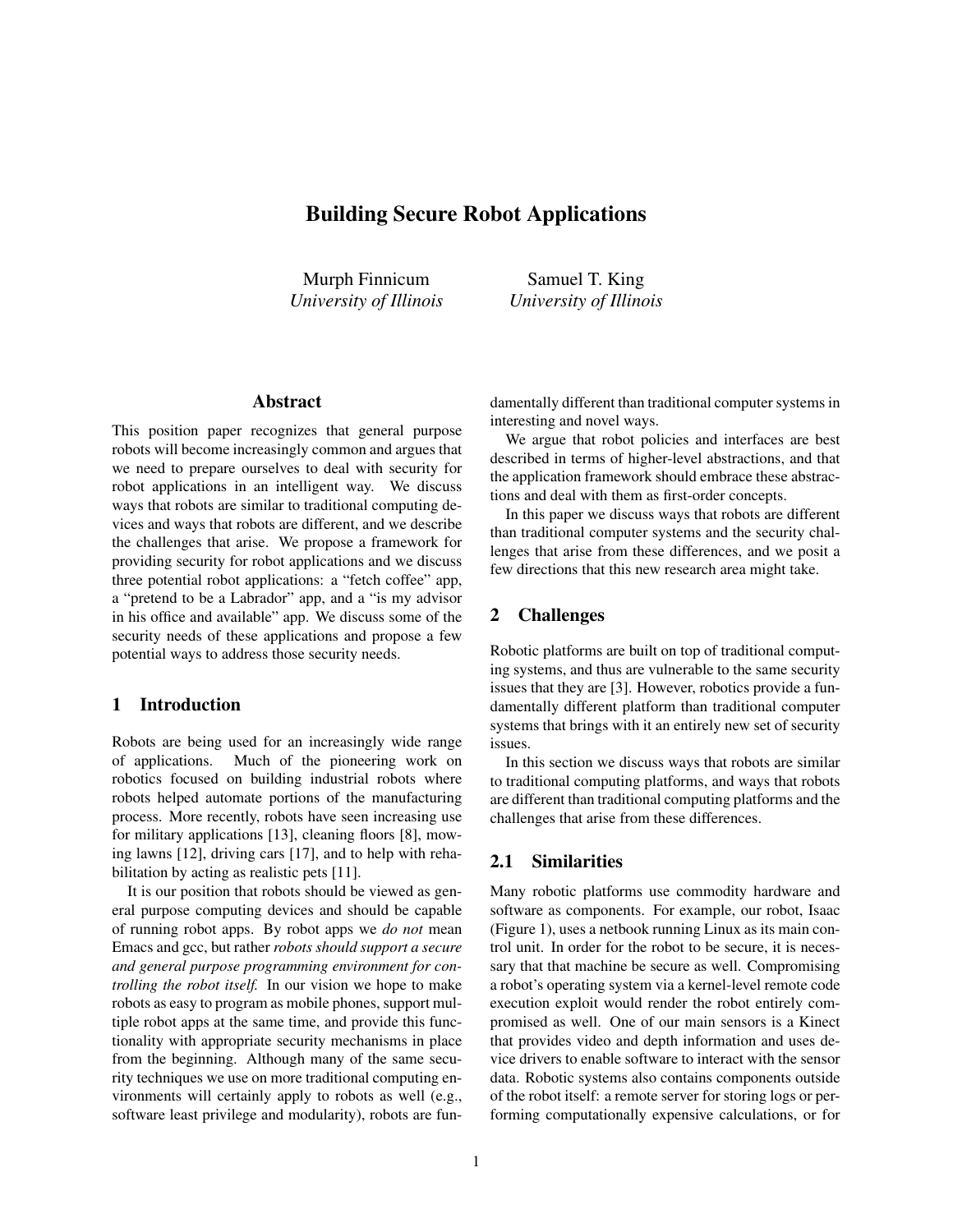

Figure 1: Our experimental robot platform. To experiment with secure robots we built a robot using an iRobot Create, a netbook running Linux, and a Kinect for extra sensing.

providing commands to the robot. These components communicate with each other via traditional networks, such as WiFi. These remote systems and networks need to be accounted for when building secure robot applications.

## 2.2 Differences

Robots differ from traditional computer systems in two key ways. First, robots can move autonomously and they have manipulators (e.g., arms) that can affect the physical world. Second, their underlying algorithms are fundamentally probabilistic. These differences provide a number of key challenges for designers of more secure robot systems.

#### 2.2.1 Robot mobility and actuation

Robots have the ability to directly interact with the world around them on a level that traditional computer systems do not. This both makes it possible for their security measures to be compromised, and gives an attacker much more ability if they are successful. While a non-robotic system might have some ability to affect its environment, it is usually very limited well defined. A robotic system, given an manipulator like a robotic arm, is capable of doing almost anything a human can. Robots can even modify themselves - using an actuator to reposition one of their cameras, reconnecting an intentionally disconnected sensor, perhaps even intentionally sabotaging their safety devices. In most situations, it is accepted that if you have physical access to a computer, then you can gain access to its information. A robot potentially has this access to itself.

Being mobile, a robot can even position itself wherever it needs to be. If you're working on a robot in a safe environment (e.g., workshop), it is likely capable of relocating itself to an unsafe environment (e.g., the children's playroom, or outdoors). It is possible for a robot to just drive away and be lost somewhere. If your robot has a microphone, it can reposition itself to be able to hear you when you think you're out of listening range. An attacker could even steal your robot (and any possessions it grabs) by remotely controlling it to simply drive away from your house.

#### 2.2.2 Probabilistic algorithms

Research from the last decade has shown how robot designers can use probabilistic techniques to build robust mobile robots. Researchers have developed the mathematical underpinnings and algorithms for reasoning about robot locomotion and for determining where a robot is currently located (localization) in unknown environments and with noisy sensor data [16]. They have applied these techniques to robots for leading tours in museums [15] and building cars that drive themselves [17].

However, the probabilistic nature of these systems complicates security and raises new questions. Because the robot never knows for sure who it is interacting with or where it is located, security decisions that use this information need to take the probabilistic nature of this data into account. Additionally, these systems are robust in unknown and noisy environments, but have been largely untested with an active adversarial model where an attacker is trying to impersonate a legitimate user.

#### 3 A security framework for robot apps

As general purpose robots become more common, we will begin to see a rise in commodity software for robots. There will be apps to enable your robot to interact with specific shops, perform specific chores, or generate specific hilarious noises. Software developers will require robot-platform-independent frameworks to accommodate their applications. Inevitably, we will see some form of "robot app store".

Each robot platform will be able to implement highlevel functionality in different ways – movement can be implemented with wheels, legs, treads, etc. To this end, the software will communicate with the framework at a higher level than traditional framework/application interfaces. Commands like "Move to location X" instead of "Draw an 'OK' button".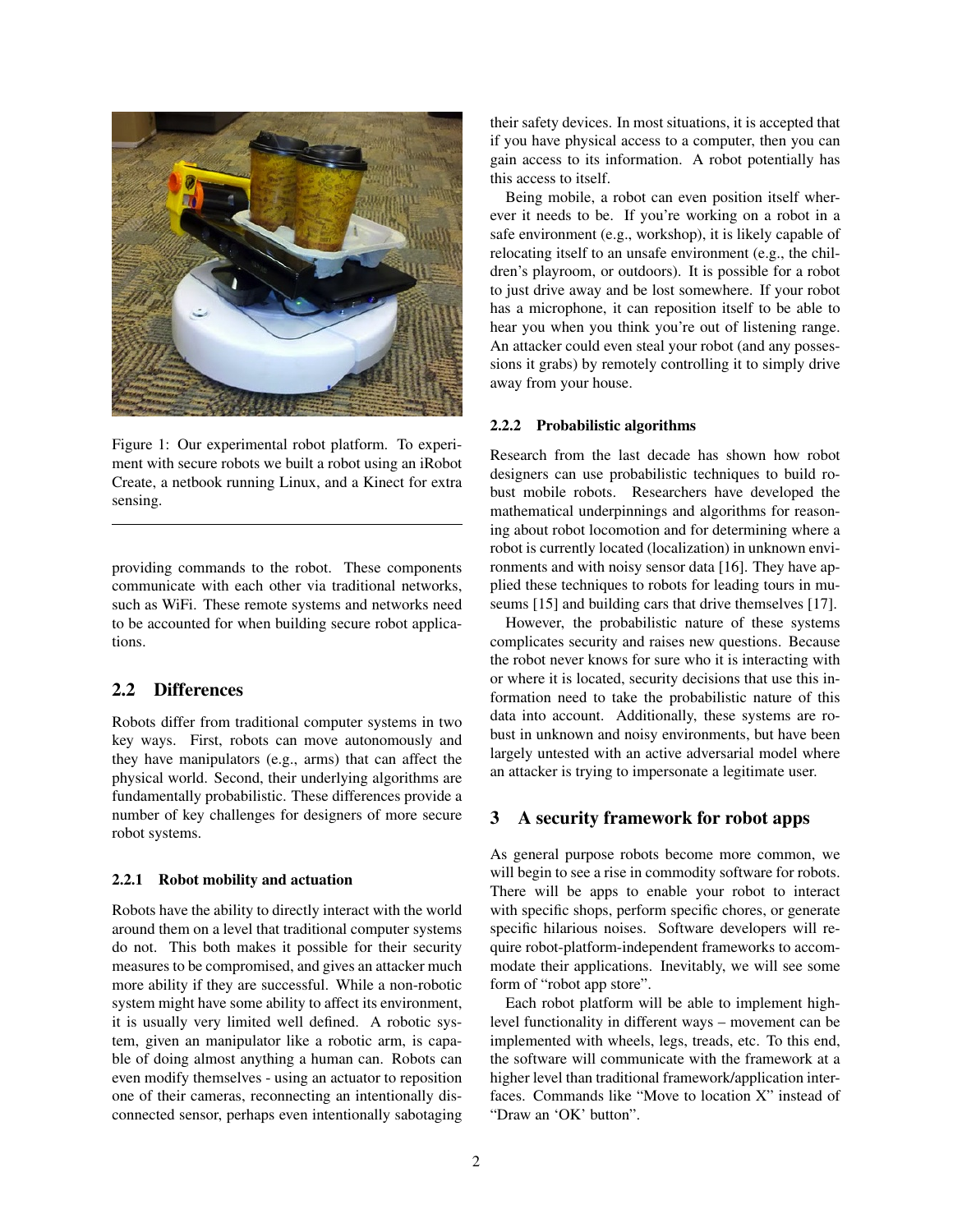Security, as well, will have to be implemented through higher level abstractions. Instead of sockets and files and processes, we will have to work with people, places, and actions. It will be important to figure out the correct abstractions that enable security to be defined at this level. It is important that we also respect privacy and do not allow the applications access to more personal information than is required.

In this section we discuss three aspects of our proposed framework for building secure robot applications. First, we discuss the notion of user identification in the context of a robot that buys coffee for users. Second, we propose a robot "app store" and discuss ideas on identifying abstractions that one could use to expose security relevant information. Third, we describe notions of privacy and how this can build off of the work done on distributed social network privacy to help users make decisions about security and privacy with robot applications.

#### 3.1 Identifying users securely

One fundamental aspect of robot security will be identifying users. An example of this comes from a system we call CLASS, where we programmed our robot, Isaac, to go fetch coffee for a user. The application required a concept of who it was fetching coffee for so it could find them again, but there was no need for it to actually know the user's personal details. To implement this, we added an API that identified a user and returned a handle that represented them (essentially a pseudonym) without actually informing the application who they were. Later, the application could query "Is this person the same as the one I interacted with earlier" and the security framework would take care of the details. When the application had trouble finding the user, it would query the CLASS framework "where is this user likely to be found" – and it would get a location back. However, there is no need for a robot to even know the details of this position – since the software framework is in high-level concepts, the application just calls "move to location" and does not know where it is.

## 3.2 Exposing privileges

Most smartphone app stores provide the user with a summery of privileges that are allowed/denied of the application, and the user has to OK them. While such an idea has merit, the increased capabilities of the robot (and thus increased consequences of attack) and the increased number of possible options makes this very difficult. For example, let's say you downloaded an app "pretend to be a Labrador and fetch a ball"<sup>1</sup>. In order to recognize a tennis ball, it requires the "use the camera" privilege, and in order to fetch it requires the "move the robot" privilege and the "use robot arm" privileges. Additionally, it grabs the "use speakers" privilege so that it can simulate barking. Unfortunately, this app is malicious and it spends its days watching you, hoping to catch sight of your credit card and read the numbers on it. You haven't given it the "create a connection over the internet" privilege, so you think you are safe anyways. However, one day when you are not home the robot simply picks up the phone, calls a number, and reads it the numbers that it had memorized.

This shows why low-level abstractions like currently defined on phones or traditional computer systems are not sufficient to define our security policies. A much better policy would grant this application "locate object (tennis ball), identify/locate user anonymously (via a pseudonym), move to {tennis ball / user}. Speak only in the presence of the user." The challenge here is to expose the key abstractions that are meaningful from a security perspective and to map these to something that the platform can enforce.

# 3.3 Privacy

Another simple application we think would be useful would be an app for having our robot check if a professor is in their office and available to meet with a graduate student. There are many privacy issues hidden in this seemingly simple app. While it is acceptable for a graduate student to ask if his or her advisor in their office, it is not acceptable for everyone.

#### 3.3.1 A social network

The list of people who should be able to ask if a professor is in his or her office is hard to come up with. Students they advise, students in his or her classes, students in his or her department (during office hours), other professors, building administrators, spouses, etc. Even with a well thought-out list, there are sure to be additional people – like if a child's schoolteacher came looking for a professor, there is probably a good reason for it.

Privacy decisions cannot be made accurately by creating a central directory of "groups." Instead, it seems to lend itself to a network of relationships – essentially, a social network. This could easily be implemented through a Facebook plugin. Most of the information could even be automatically determined without user input – people you interact with frequently are more trusted. Relationships such as "sibling" and "friend" and "friend of friend" are also well defined already on such a network. It would be reasonable to trust your friends' opinions as well – if someone that you trust strongly trusts someone, then you probably can too (given no

<sup>&</sup>lt;sup>1</sup>We expect this app to be a hit.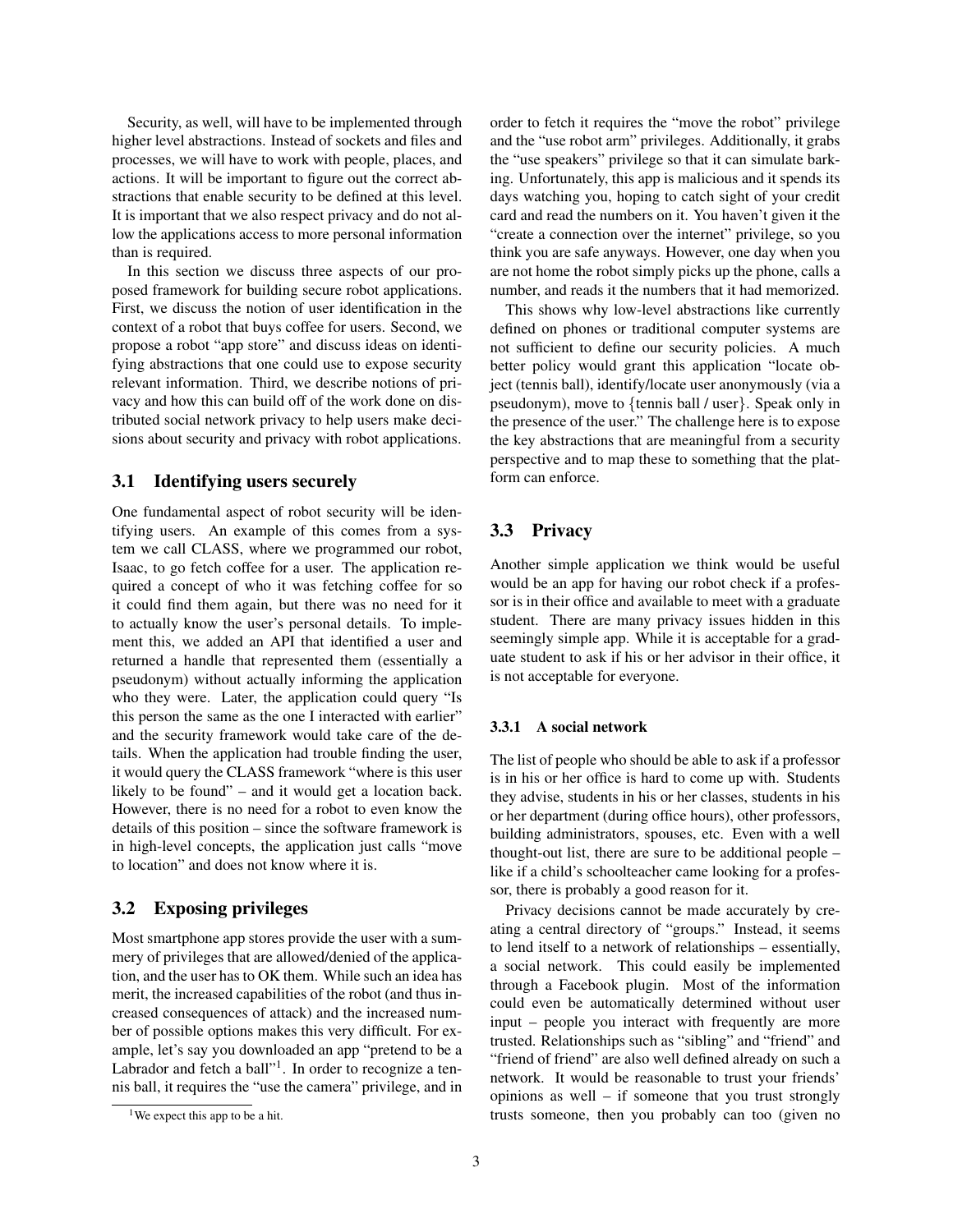other information). Trust, in this case, would not be a binary value but a measure that can be adjusted over time.

Rather than have a user attempt to quantify their exact opinion of what privacy entails, we believe that it can be accomplished through feedback and learning mechanisms. The user can view a summary of recent privacy related decisions, and then provide input if they feel that they were too strict or too harsh.

#### 3.3.2 Acceptable mistakes

While a method like this will occasionally make mistakes, they will generally be small ones – it will not go and tell your entire personal calendar to a stranger, but it might give someone slightly too much or too little information – perhaps it overestimated the values of a friends' ratings. We do not think that small mistakes like this will be a problem – you could expect as much from any similar system, human or robot.

However, privacy goes both ways. Perhaps a user could indicate that they do not wish for the professor to know that they were looking for him (what student would really want the professor's privacy dashboard to pop up "Student A came by 20 times while you were away"). The robot should be expected for respect their privacy as well – though it would be much more likely that the professor will not tell information to an anonymous user.

#### 3.3.3 Users need control of their privacy

In order to be sure that we respect every user's privacy, we came up with a strong guarantee for the framework that we are designing. Every user will have a master "node" that is responsible for making their privacyrelated decisions, and *all* data containing their private information will go through that node. You can use public key cryptography to sign messages and prove that they are indeed from the correct node and thus represent the will of the user.

Here is an example. A student, Alice, wants to know if her professor, Bob, is in his office. She sends her robot off to go have a look. When the robot arrives in the office, it looks through the window and recognizes Bob. However, it cannot immediately tell Alice this as the information has not been signed off by Bob's privacy node (could just be an application running on his desktop, or his smartphone, or wherever). Instead, the robot must send a message to Bob's node asking if it is okay for Alice to know where Bob is. And since that message contains information about Alice, it should be signed by her node (luckily it was obvious that this message would be needed when the request was given, so the robot has it handy). Now, at a later time, Bob can review his logs and see that Alice was attempting to find him – and Alice can review her logs and know that Bob was told she was looking for him.

Having a log to keep everyone accountable is very important for privacy. If a mistake is made, knowing who was involved gives the affected people a lot of peace of mind. It also allows you to hold people accountable – someone had a robot watching you all day long? You probably want to have a talk with them (and adjust your privacy thresholds).

## 4 The software architecture

The key challenge with the software architecture is defining the security relevant robot abstractions and exposing the communication between different modules that operate on these abstractions. Then, the framework should be decomposed around these abstractions.

As we have shown, high-level abstractions are well suited for defining the policies and APIs for robot apps. Recent work on building secure web browsers has also used high-level abstractions as first-order concepts, so we can borrow a few lessons on architecture from them. Like the OP web browser [4, 5], we believe that separating the main components of the framework and defining a rigid interface between them can make reasoning about security much simpler. All inter-component communications go through a common message-passing interface that is easy to inspect.

The IBOS operating system [14] shows that promoting these high-level abstractions to first-order concepts allows for security invariants to be verified directly at the system kernel level. In effect, this massively reduces the amount of code that you're trusting when you make security decisions and allows you to withstand attacks that compromise the framework level libraries and modules.

Figure 2 shows our proposed architecture. This overall architecture resembles a microkernel where there is a thin layer of software responsible for passing messages between different modules running above. The layers above implement hardware-specific features, robot abstractions, and abstractions for applications. The applications run at the top and use the abstractions exported by lower layers.

Not only does the real world present a massive state space in terms of possible robot actions and encounters, but it provides one that we cannot modify easily. For a computer system, we regularly define standards - all web servers must accept requests in this form, all file systems must support these features, etc. You can not however release the IEEE spec on coffee shop ordering, or the standard kitchen cabinet interface. To this end, you'll need to have a modular system wherein modules can provide capabilities to one another. If you make an app that fetches coffee from the shop, it might depend on the Starbucks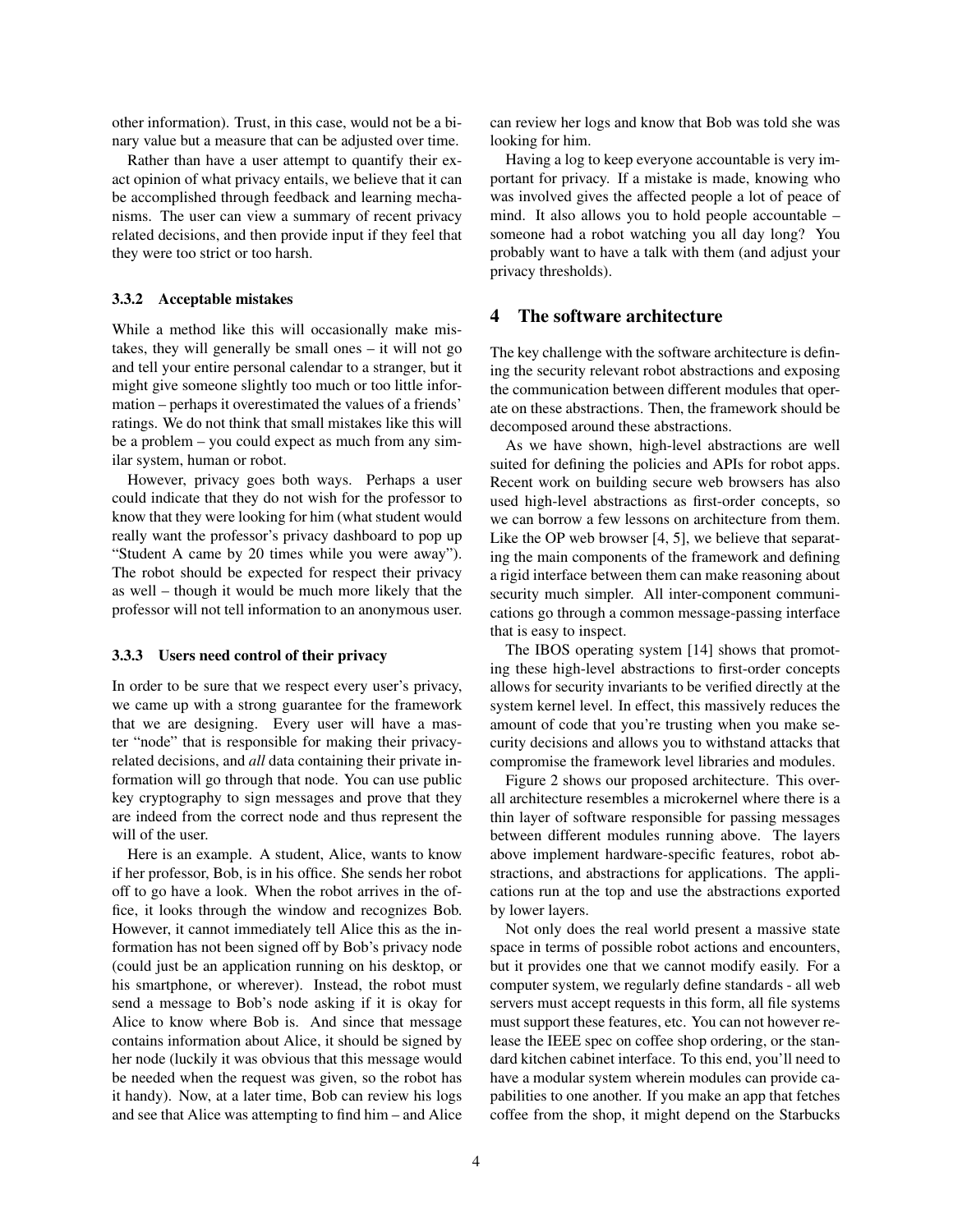

Figure 2: Proposed software architecture. This figure shows the layers of our proposed software architecture with a few example services in each layer.

app to be able to order coffee from Starbucks. Many coffee shops could realize the benefit of a robot knowing how to order their coffee, and they could each write a module providing functionality for their shop.

# 5 Additional related work

In one related project, O'Kane proposes privacy enhancements for robots [10]. In this work, O'Kane suggests approaching robot privacy from a hardware perspective by crippling sensors intentionally to avoid allowing the robot to learn too much about the objects it is sensing. However, our position is that robots should have the highest quality hardware that makes economic sense for the robot and that privacy should be enforced by the more flexible software layer.

Tomatis *et al.* proposed writing robot algorithms in type safe software to avoid common programming pitfalls (e.g., buffer overflows). However, the sheer number of libraries needed to run reasonable robot applications makes this approach infeasible.

Several projects from the robotics area look at developing robots that avoid hurting people [18, 9, 6]. Their key techniques supplement the basic collision avoidance techniques used by most robots to take into account soft tissue. When their algorithms detect soft tissue, they prevent damaging it. This type of measure is fundamental to the robot itself and does not have much to do with robot apps.

Several recent studies in privacy are related to our

work. Hong *et al.* defined a model for privacy with ubiquitous systems [7], and Beresford and Stanjano look at anonymity for applications that track location [2]. Finally, recent work on decentralized social networks [1] shows mechanisms we could use to implement some of the social-network-based privacy mechanisms we propose.

# 6 Conclusions

Given the success of "app stores" with smartphones, it is likely that a similar platform will show up for robot applications. These generally programmable robots will enable a new class of applications that use robots in novel and interesting ways. However, robots are fundamentally different than traditional computer systems, so it will be challenging to design systems that allow users to download and install relatively untrustworthy applications without compromising the user's or the robot's security and privacy. We have some promising initial ideas for improving security and privacy for robot apps, but this new area of security research will evolve with time as people build more robots and more robot apps.

### Acknowledgment

This research was funded in part by NSF grant CNS 0953014 and AFOSR MURI grant FA9550-09-01-0539. Any opinions, findings, conclusions or recommendations expressed in this paper are solely those of the authors.

### References

- [1] BACKES, M., MAFFEI, M., AND PECINA, K. A security API for distributed social networks. In *Proceedings of the 18th Annual Network and Distributed System Security Symposium* (February 2011).
- [2] BERESFORD, A. R., AND STAJANO, F. Location privacy in pervasive computing. *IEEE Pervasive Computing 2* (January 2003), 46–55.
- [3] DENNING, T., MATUSZEK, C., KOSCHER, K., SMITH, J. R., AND KOHNO, T. A spotlight on security and privacy risks with future household robots: attacks and lessons. In *Proceedings of the 11th international conference on Ubiquitous computing* (New York, NY, USA, 2009), Ubicomp '09, ACM, pp. 105–114.
- [4] GRIER, C., TANG, S., AND KING, S. T. Secure web browsing with the OP web browser. In *Proceedings of the 2008 IEEE Symposium on Security and Privacy* (May 2008), pp. 402–416.
- [5] GRIER, C., TANG, S., AND KING, S. T. Designing and implementing the OP and OP2 web browsers. In *ACM Transactions on the Web (TWEB)* (2011).